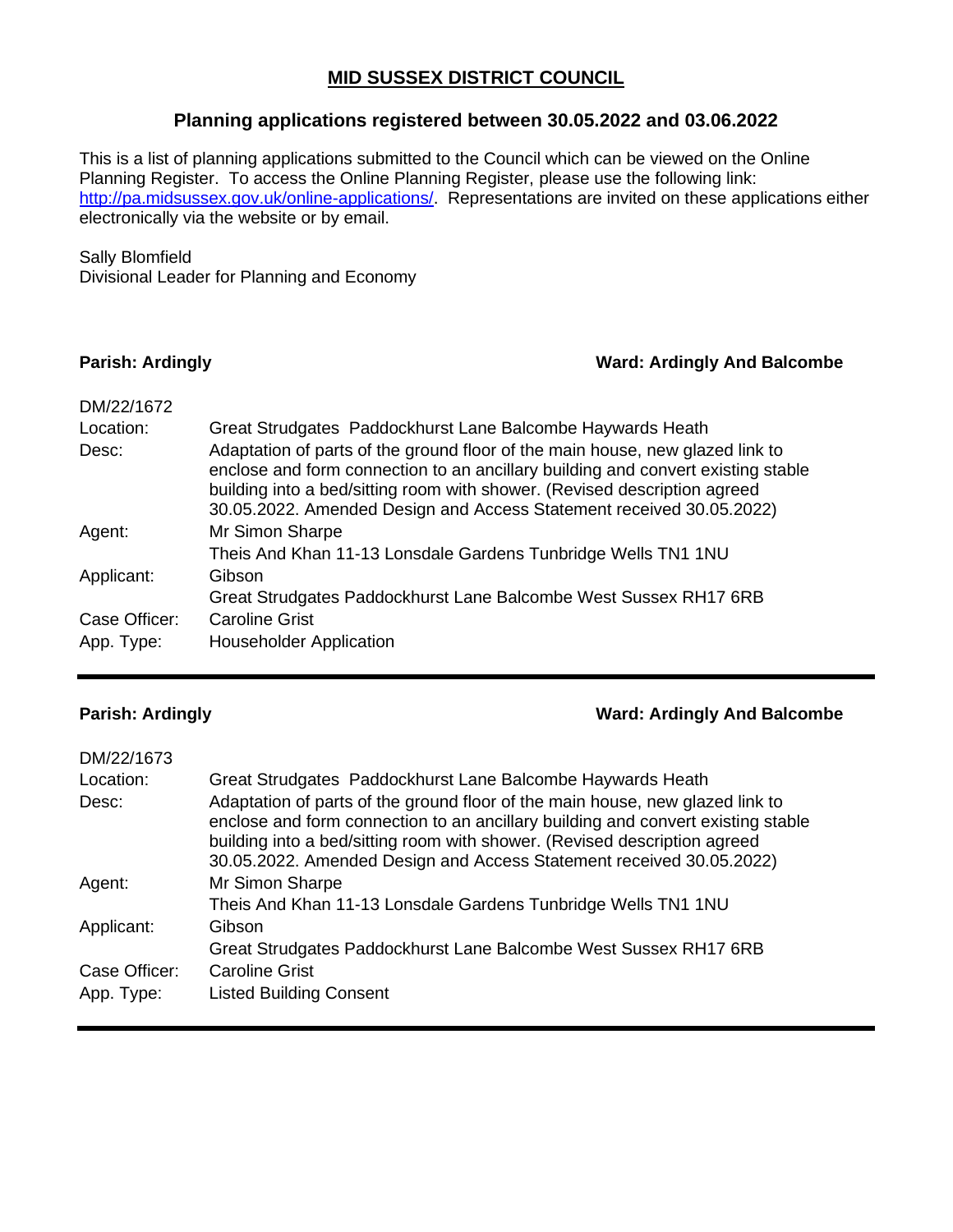### **Parish: Burgess Hill Ward: Burgess Hill - Meeds**

| DM/22/1006    |                                                                                                                                                                                                                                                                                                                                                            |
|---------------|------------------------------------------------------------------------------------------------------------------------------------------------------------------------------------------------------------------------------------------------------------------------------------------------------------------------------------------------------------|
| Location:     | 17 Station Road Burgess Hill West Sussex RH15 9DE                                                                                                                                                                                                                                                                                                          |
| Desc:         | Internal alteration to ground floor space, rear (South) extension to existing first floor<br>to form office space, conversion including new dormers to existing roof space at the<br>rear (South) to form bedroom and en-suite serving existing residential flat and new<br>rear stairway access to first floor office. (Revised plan received 25.05.2022) |
| Agent:        | Daryl Gowlett                                                                                                                                                                                                                                                                                                                                              |
|               | Clive Voller Associates 2 Woolven Close Burgess Hill West Sussex RH15 9RR                                                                                                                                                                                                                                                                                  |
| Applicant:    | Robinson                                                                                                                                                                                                                                                                                                                                                   |
|               | Company Documents Ltd 17A Station Road Burgess Hill West Sussex RH15 9DE                                                                                                                                                                                                                                                                                   |
| Case Officer: | <b>Caroline Grist</b>                                                                                                                                                                                                                                                                                                                                      |
| App. Type:    | <b>Full Application</b>                                                                                                                                                                                                                                                                                                                                    |
|               |                                                                                                                                                                                                                                                                                                                                                            |

## **Parish: Burgess Hill Ward: Burgess Hill - Franklands**

| DM/22/1708    |                                                                  |
|---------------|------------------------------------------------------------------|
| Location:     | 10 Silverdale Road Burgess Hill West Sussex RH15 0EF             |
| Desc:         | Proposed new bathroom window to front elevation of building.     |
| Applicant:    | <b>Mr Richard Moses</b>                                          |
|               | Burgess Hill Girls Keymer Road Burgess Hill West Sussex RH15 0EG |
| Case Officer: | <b>Katherine Williams</b>                                        |
| App. Type:    | <b>Full Application</b>                                          |
|               |                                                                  |

### **Parish: Burgess Hill Ward: Burgess Hill - Franklands**

| DM/22/1722    |                                                                                            |
|---------------|--------------------------------------------------------------------------------------------|
| Location:     | Fairlawn Keymer Road Burgess Hill West Sussex                                              |
| Desc:         | Replacement of existing grey aluminium greenhouse with a new Victorian style<br>greenhouse |
| Applicant:    | Mr Julian Weatherley                                                                       |
|               | Fairlawn Keymer Road Burgess Hill West Sussex RH15 0AL                                     |
| Case Officer: | <b>Hamish Evans</b>                                                                        |
| App. Type:    | <b>Householder Application</b>                                                             |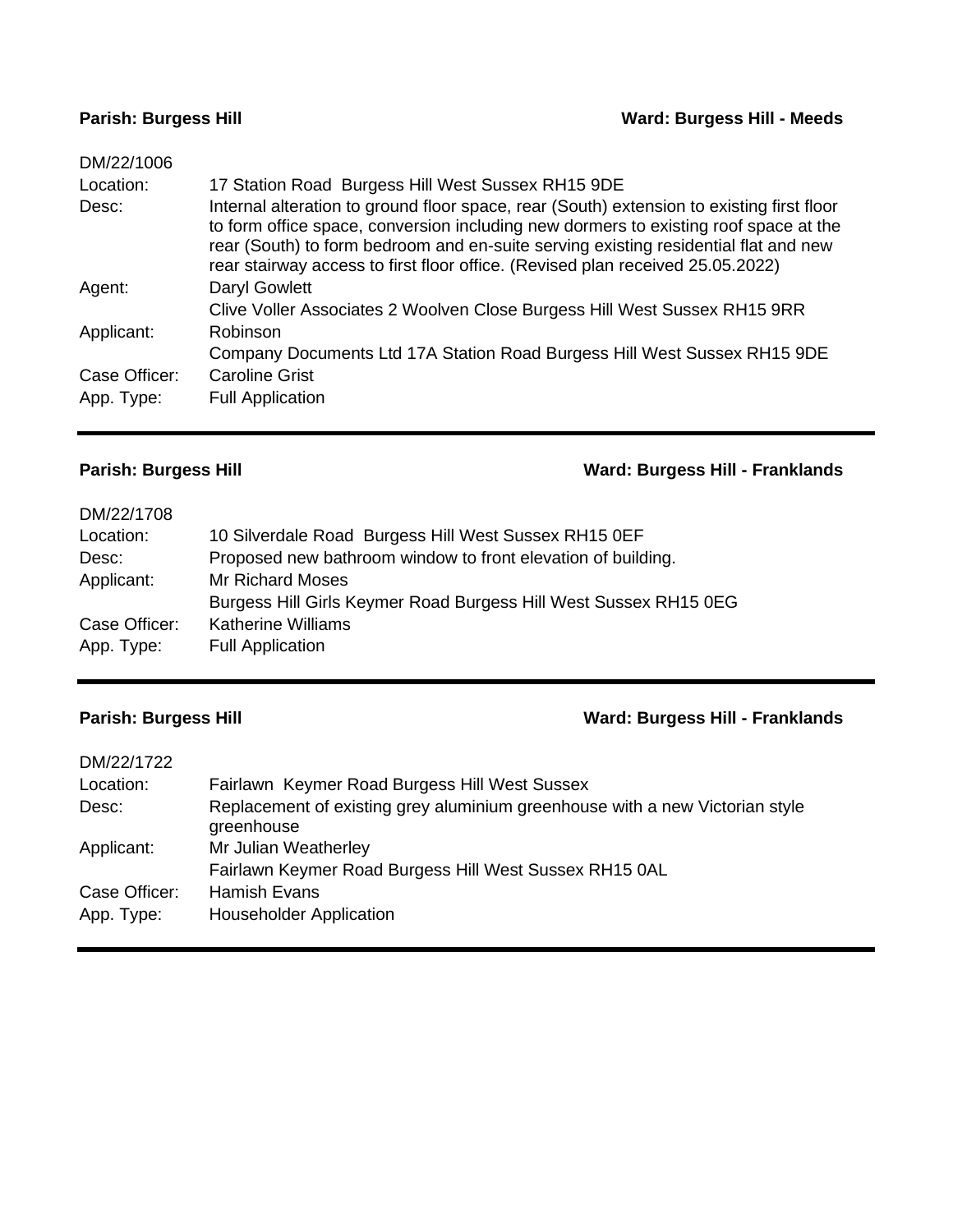### **Parish: Burgess Hill Ward: Burgess Hill - Franklands**

| DM/22/1725    |                                                                                                                                                                                                               |
|---------------|---------------------------------------------------------------------------------------------------------------------------------------------------------------------------------------------------------------|
| Location:     | 44 Ravenswood Road Burgess Hill West Sussex RH15 0JQ                                                                                                                                                          |
| Desc:         | Single storey rear extension, new entrance porch canopy and windows on side<br>elevation. New gable roof with loft conversion extended into new roof space.<br>(Amendments to previously approved DM/22/0332) |
| Agent:        | <b>Andy Swaisland</b>                                                                                                                                                                                         |
|               | Hills Architectural Design 45 Sycamore Drive Burgess Hill RH15 0GG                                                                                                                                            |
| Applicant:    | Mr David Goodman                                                                                                                                                                                              |
|               | 44 Ravenswood Road Burgess Hill West Sussex RH15 0JQ                                                                                                                                                          |
| Case Officer: | <b>Hamish Evans</b>                                                                                                                                                                                           |
| App. Type:    | <b>Householder Application</b>                                                                                                                                                                                |
|               |                                                                                                                                                                                                               |

### **Parish: Burgess Hill Ward: Burgess Hill - Franklands**

| DM/22/1742    |                                                                                   |
|---------------|-----------------------------------------------------------------------------------|
| Location:     | 54 Oak Hall Park Burgess Hill West Sussex RH15 0BX                                |
| Desc:         | Removal of existing conservatory and erection of new single storey rear extension |
| Agent:        | Mr Robert Thomas                                                                  |
|               | RT Architectural Services 61 Coulstock Road Burgess Hill RH15 9XZ                 |
| Applicant:    | Mr And Mrs Knight                                                                 |
|               | 54 Oak Hall Park Burgess Hill West Sussex RH15 0BX                                |
| Case Officer: | Andrew Horrell                                                                    |
| App. Type:    | <b>Householder Application</b>                                                    |

# **Parish: Ansty And Staplefield <b>Ward: Cuckfield Ward: Cuckfield**

| DM/22/1521    |                                                           |
|---------------|-----------------------------------------------------------|
| Location:     | Medlars Tanyard Lane Staplefield Haywards Heath           |
| Desc:         | Proposed erection of ground mounted solar PV system.      |
| Applicant:    | Mr And Mrs Fielding                                       |
|               | Rose Bank Handcross Road Staplefield West Sussex RH17 6EJ |
| Case Officer: | <b>Katherine Williams</b>                                 |
| App. Type:    | <b>Full Application</b>                                   |
|               |                                                           |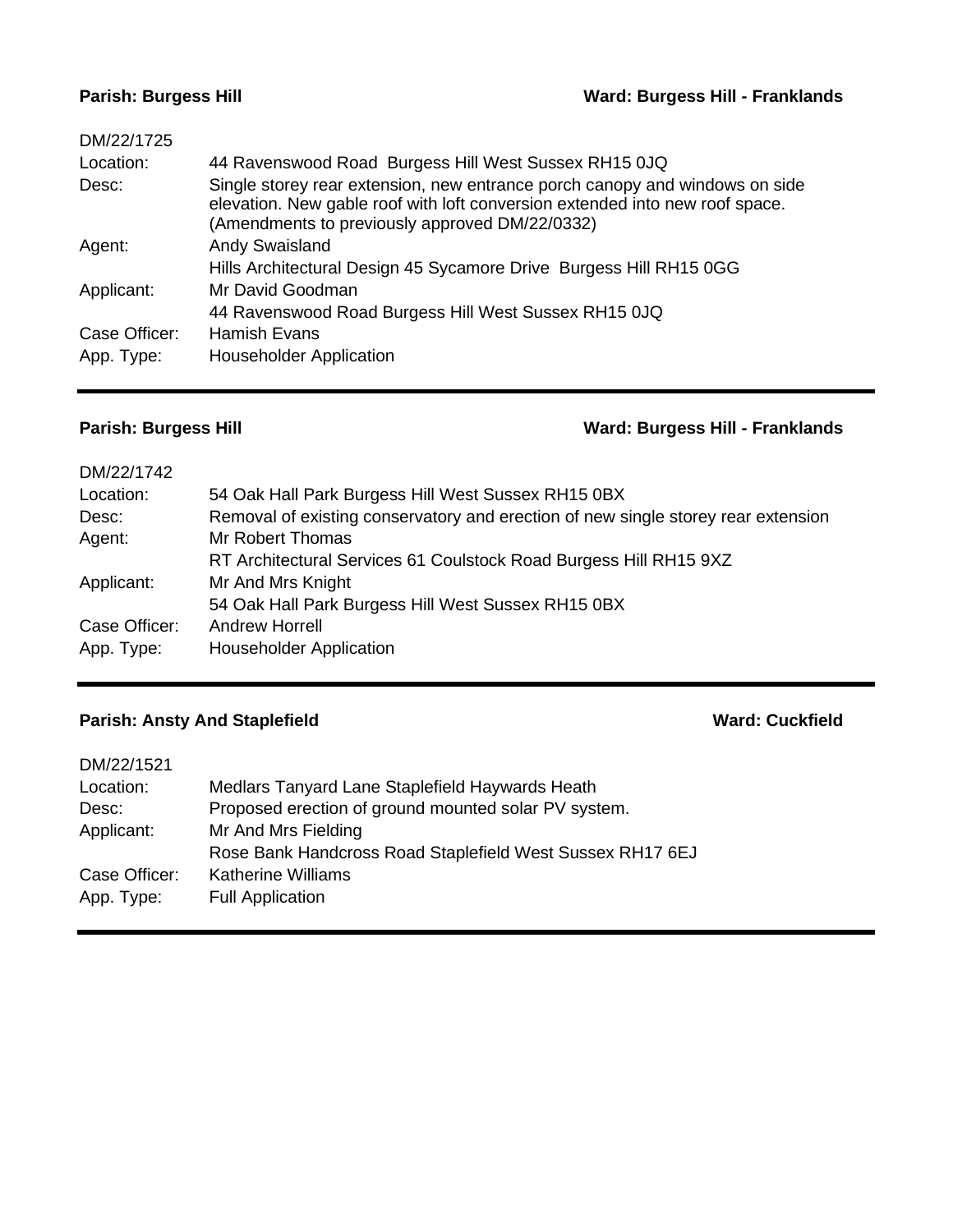### **Parish: Ansty And Staplefield <b>Ward: Cuckfield Ward: Cuckfield**

| DM/22/1727    |                                                                            |
|---------------|----------------------------------------------------------------------------|
| Location:     | Tanyard Cottage Brook Street Cuckfield Haywards Heath                      |
| Desc:         | Proposed single storey extension to the southern side of the property      |
| Agent:        | Mrs Jenny Minett                                                           |
|               | Belmont Designs Practice Ltd 37 Ashendground Road Haywards Heath RH16 4PS  |
| Applicant:    | Mr Chris Smyth                                                             |
|               | Tanyard Cottage Brook Street Cuckfield Haywards Heath West Sussex RH17 5JJ |
| Case Officer: | Joanne Fisher                                                              |
| App. Type:    | <b>Householder Application</b>                                             |
|               |                                                                            |

## **Parish: Ansty And Staplefield Ward: Cuckfield Ward: Cuckfield**

| Land To East Of Isaacs Lane, North And South Of Fairbridge Way Burgess Hill                                                                                         |
|---------------------------------------------------------------------------------------------------------------------------------------------------------------------|
| Installation of a section of gravity foul sewer, including associated manholes and<br>watercourse crossing over the River Adur, to connect to the existing Southern |
|                                                                                                                                                                     |
|                                                                                                                                                                     |
|                                                                                                                                                                     |
|                                                                                                                                                                     |
|                                                                                                                                                                     |
|                                                                                                                                                                     |
|                                                                                                                                                                     |

# **Parish: East Grinstead Ward: East Grinstead - Herontye**

| DM/22/1407    |                                                                                            |
|---------------|--------------------------------------------------------------------------------------------|
| Location:     | Amber Rise 1B Morton Road East Grinstead West Sussex                                       |
| Desc:         | Proposed creation of new access and parking area.                                          |
| Agent:        | Mr Sam Finnis                                                                              |
|               | Vector Planning And Design Ltd Sovereign House 9A Beeching Road Bexhill On<br>Sea TN39 3LG |
| Applicant:    | Mr And Mrs Tongue                                                                          |
|               | Amber Rise 1B Morton Road East Grinstead West Sussex RH19 4AF                              |
| Case Officer: | Hamish Evans                                                                               |
| App. Type:    | <b>Full Application</b>                                                                    |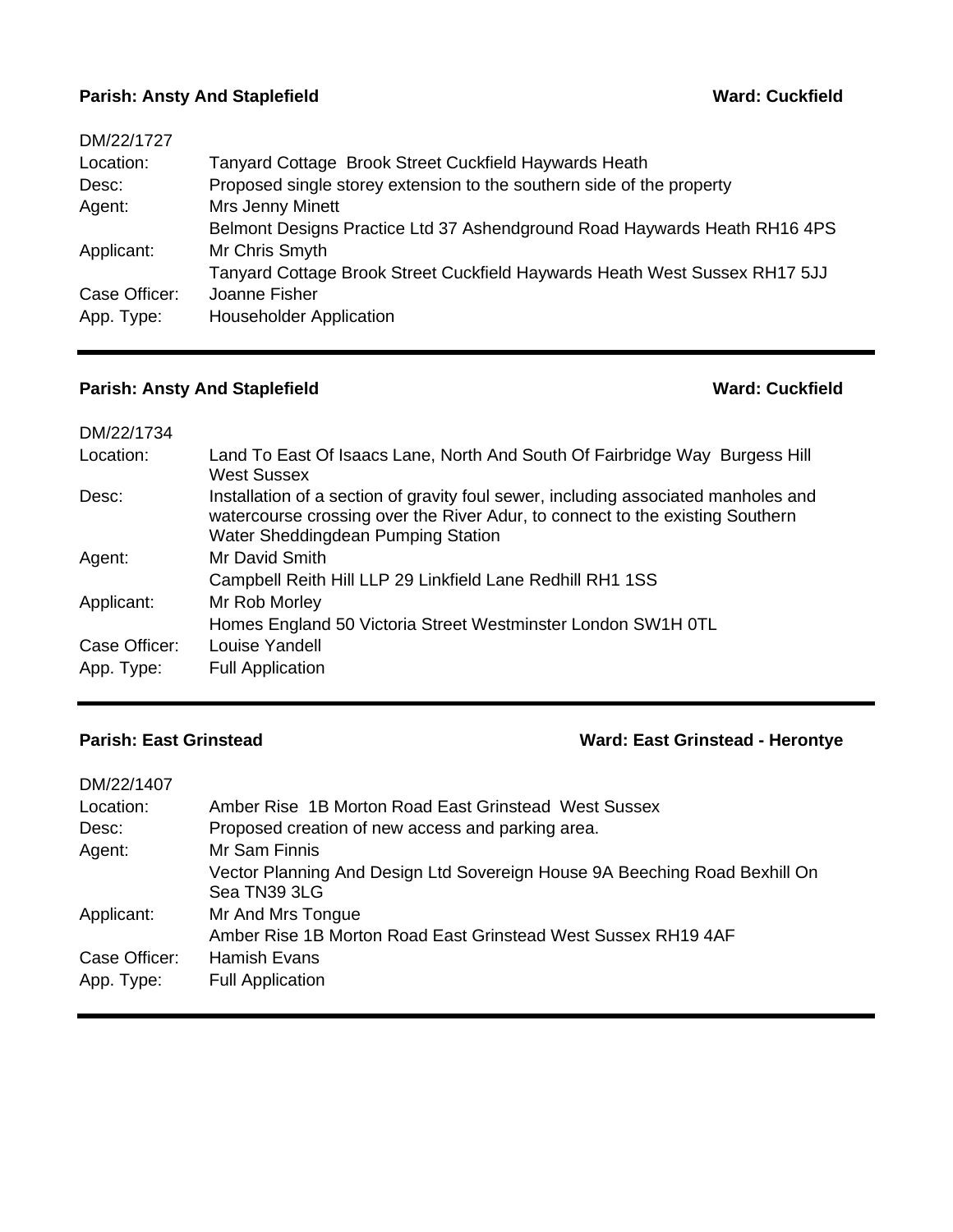### **Parish: East Grinstead Ward: East Grinstead - Ashplats**

| DM/22/1698    |                                                                                                       |
|---------------|-------------------------------------------------------------------------------------------------------|
| Location:     | Little Haye Holtye Road East Grinstead West Sussex                                                    |
| Desc:         | Erection of two 3 bed semi-detached dwellings with associated parking and access<br>from Holtye Road. |
| Agent:        | Mr Nikolas Antoniou                                                                                   |
|               | NJA Town Planning The Beehive City Place Gatwick RH6 0PA                                              |
| Applicant:    | Mr And Mrs Cassidy                                                                                    |
|               | C/O Agent                                                                                             |
| Case Officer: | Joanne Fisher                                                                                         |
| App. Type:    | <b>Full Application</b>                                                                               |
|               |                                                                                                       |

## **Parish: East Grinstead Ward: East Grinstead - Town**

| DM/22/1721    |                                                                                                                                                                                                                              |
|---------------|------------------------------------------------------------------------------------------------------------------------------------------------------------------------------------------------------------------------------|
| Location:     | Little Dene College Lane East Grinstead West Sussex                                                                                                                                                                          |
| Desc:         | Construction of a new flat roof dormer with vertical tile hanging to the side of the<br>existing roof. The dormer will have a GRP covered flat roof and will provide<br>improved headroom in the second floor dressing area. |
| Agent:        | <b>Ms Victoria Turner</b>                                                                                                                                                                                                    |
|               | Turner And Hoskins Architects Ltd 77A High Street Edenbridge TN8 5AU                                                                                                                                                         |
| Applicant:    | Mr And Mrs Brennan                                                                                                                                                                                                           |
|               | Little Dene College Lane East Grinstead West Sussex RH19 3LY                                                                                                                                                                 |
| Case Officer: | Andrew Horrell                                                                                                                                                                                                               |
| App. Type:    | Lawful Development Certificate - Proposed                                                                                                                                                                                    |

# **Parish: East Grinstead Ward: East Grinstead - Ashplats**

| DM/22/1746    |                                                                                                                                                                      |
|---------------|----------------------------------------------------------------------------------------------------------------------------------------------------------------------|
| Location:     | Coppice Farm Holtye Road East Grinstead West Sussex                                                                                                                  |
| Desc:         | Variation of Condition nos 2 and 8 relating to planning application DM/21/2164 -<br>Condition 2 to amend the approved plans and to amend the wording of Condition 8. |
| Agent:        | Mr James Halls                                                                                                                                                       |
|               | Squires Planning The Long Barn Poplars Place Turners Hill Road Crawley Down<br><b>RH10 4HH</b>                                                                       |
| Applicant:    | Mr K Roser                                                                                                                                                           |
|               | C/O Agent                                                                                                                                                            |
| Case Officer: | Joanne Fisher                                                                                                                                                        |
| App. Type:    | Removal/Variation of Condition                                                                                                                                       |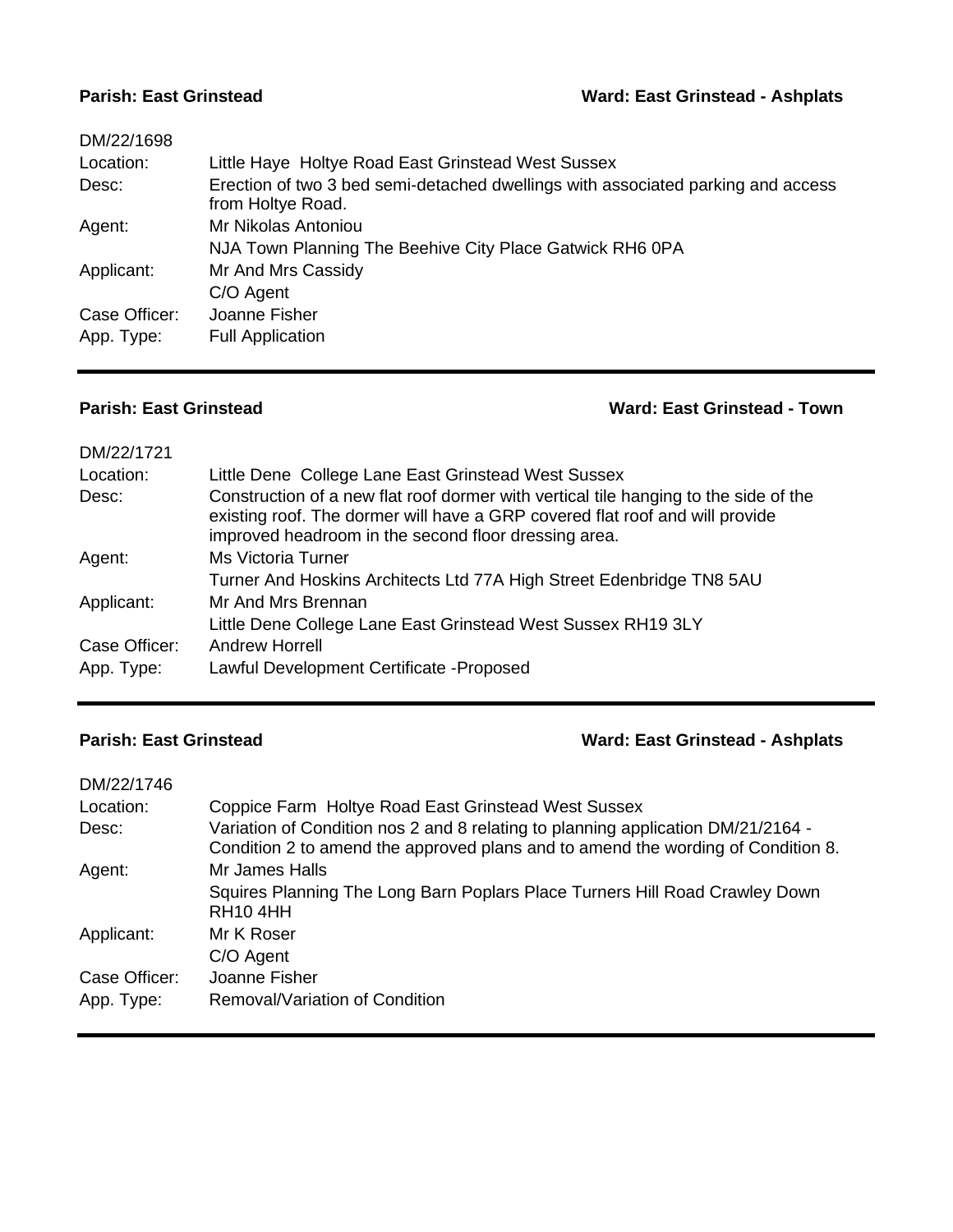### **Parish: East Grinstead Ward: East Grinstead - Herontye**

| DM/22/1768    |                                                                                                                                                                                                                                                                                                   |
|---------------|---------------------------------------------------------------------------------------------------------------------------------------------------------------------------------------------------------------------------------------------------------------------------------------------------|
| Location:     | Templecoombe Cottage Coombe Hill Road East Grinstead West Sussex                                                                                                                                                                                                                                  |
| Desc:         | Beech Tag 1756 - Section fell Sycamore Tag 1758 - Section fell Sycamore Tag<br>1759 - Section fell Sweet Chestnut Tag 1760 - Reduce the crown by 30% and<br>remove the large dead wood. Sweet chestnut Tag 1761 - Section fell Beech Tag<br>1762 - Reduce the large limb above the cavity by 30%. |
| Agent:        | Mr. Simon Ffoulkes                                                                                                                                                                                                                                                                                |
|               | Simon Ffoulkes Tree Consultancy 61 Georgia Road Thornton Heath Surrey<br>CR78DW                                                                                                                                                                                                                   |
| Applicant:    | C/O Agent                                                                                                                                                                                                                                                                                         |
| Case Officer: | Irene Fletcher                                                                                                                                                                                                                                                                                    |
| App. Type:    | <b>Tree Surgery</b>                                                                                                                                                                                                                                                                               |
|               |                                                                                                                                                                                                                                                                                                   |

**Parish: Haywards Heath Ward: Haywards Heath - Ashenground**

| DM/22/1620    |                                                                    |
|---------------|--------------------------------------------------------------------|
| Location:     | 105 South Road Haywards Heath West Sussex RH16 4LR                 |
| Desc:         | Proposed replacement glazing, entrance door, internal alterations. |
| Agent:        | Mr G Choda                                                         |
|               | Masonwood Design Ltd 29 Hawkswood Surrey GU16                      |
| Applicant:    | Mr S Koshti                                                        |
|               | 105 South Road Haywards Heath West Sussex RH16 4LR                 |
| Case Officer: | Deborah Lynn                                                       |
| App. Type:    | <b>Full Application</b>                                            |
|               |                                                                    |

### **Parish: Haywards Heath Ward: Haywards Heath - Franklands**

| 22 Charlesworth Park Haywards Heath West Sussex RH16 3JG       |
|----------------------------------------------------------------|
| G1 Hornbeams - Raise crown by 4m overhanging garden            |
| <b>Tracy Burnett</b>                                           |
| KPS Contractors Ltd Ham Lane Scaynes Hill West Sussex RH17 7PR |
| Irene Fletcher                                                 |
| <b>Tree Surgery</b>                                            |
|                                                                |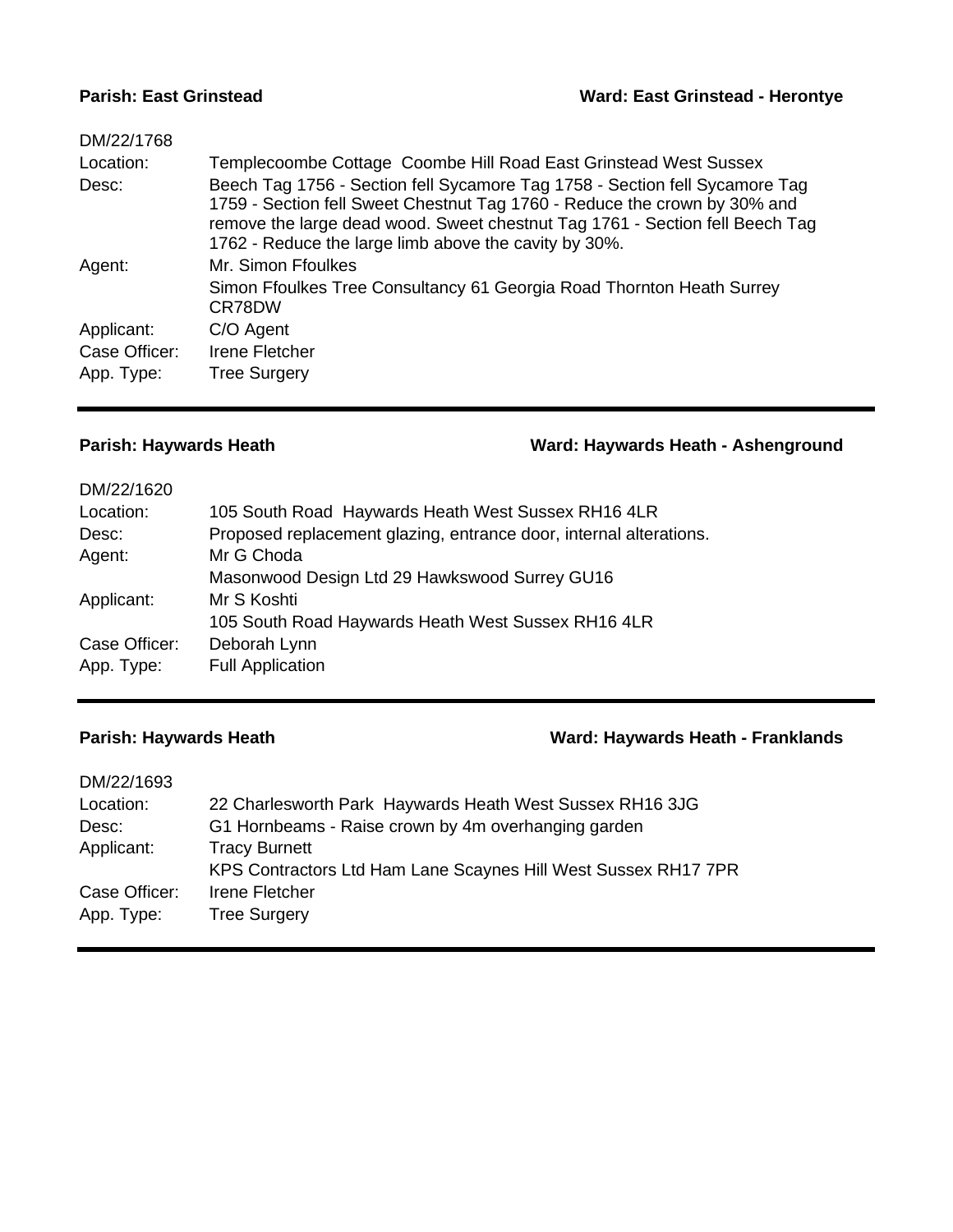| DM/22/1723    |                                                                                                       |
|---------------|-------------------------------------------------------------------------------------------------------|
| Location:     | 20 Balcombe Road Haywards Heath West Sussex RH16 1PF                                                  |
| Desc:         | Re-build existing shed on the back of the outbuilding (Amendment to planning<br>approval DM/21/3680). |
| Agent:        | Ms Emily Codrington                                                                                   |
|               | Reynolds Design Ltd 26 Sycamore Crescent Church Crookham Fleet GU51 5NN                               |
| Applicant:    | Mr N Cairns                                                                                           |
|               | 20 Balcombe Road Haywards Heath West Sussex RH16 1PF                                                  |
| Case Officer: | Joseph Swift                                                                                          |
| App. Type:    | <b>Householder Application</b>                                                                        |
|               |                                                                                                       |

## **Parish: Haywards Heath Ward: Haywards Heath - Ashenground**

| DM/22/1726    |                                                              |
|---------------|--------------------------------------------------------------|
| Location:     | 31 Wood Ride Haywards Heath West Sussex RH16 4NL             |
| Desc:         | Proposal to convert the loft with a hip to gable and dormer. |
| Agent:        | Mr Sonny Medcalf                                             |
|               | Cadguys 15-17 Middle Street Brighton BN1 1AL                 |
| Applicant:    | Mr And Mrs Allen                                             |
|               | 31 Wood Ride Haywards Heath West Sussex RH16 4NL             |
| Case Officer: | <b>Andrew Horrell</b>                                        |
| App. Type:    | <b>Householder Application</b>                               |
|               |                                                              |

## **Parish: Haywards Heath Ward: Haywards Heath - Lucastes**

| DM/22/1728    |                                                                                    |
|---------------|------------------------------------------------------------------------------------|
| Location:     | 85 Harlands Road Haywards Heath West Sussex RH16 1LZ                               |
| Desc:         | Conversion of existing garage and proposed single storey front and rear extensions |
| Agent:        | Mr Robert Thomas                                                                   |
|               | RT Architectural Services 61 Coulstock Road Burgess Hill West Sussex RH15 9XZ      |
| Applicant:    | Ms V Revis                                                                         |
|               | 85 Harlands Road Haywards Heath West Sussex RH16 1LZ                               |
| Case Officer: | <b>Hamish Evans</b>                                                                |
| App. Type:    | <b>Householder Application</b>                                                     |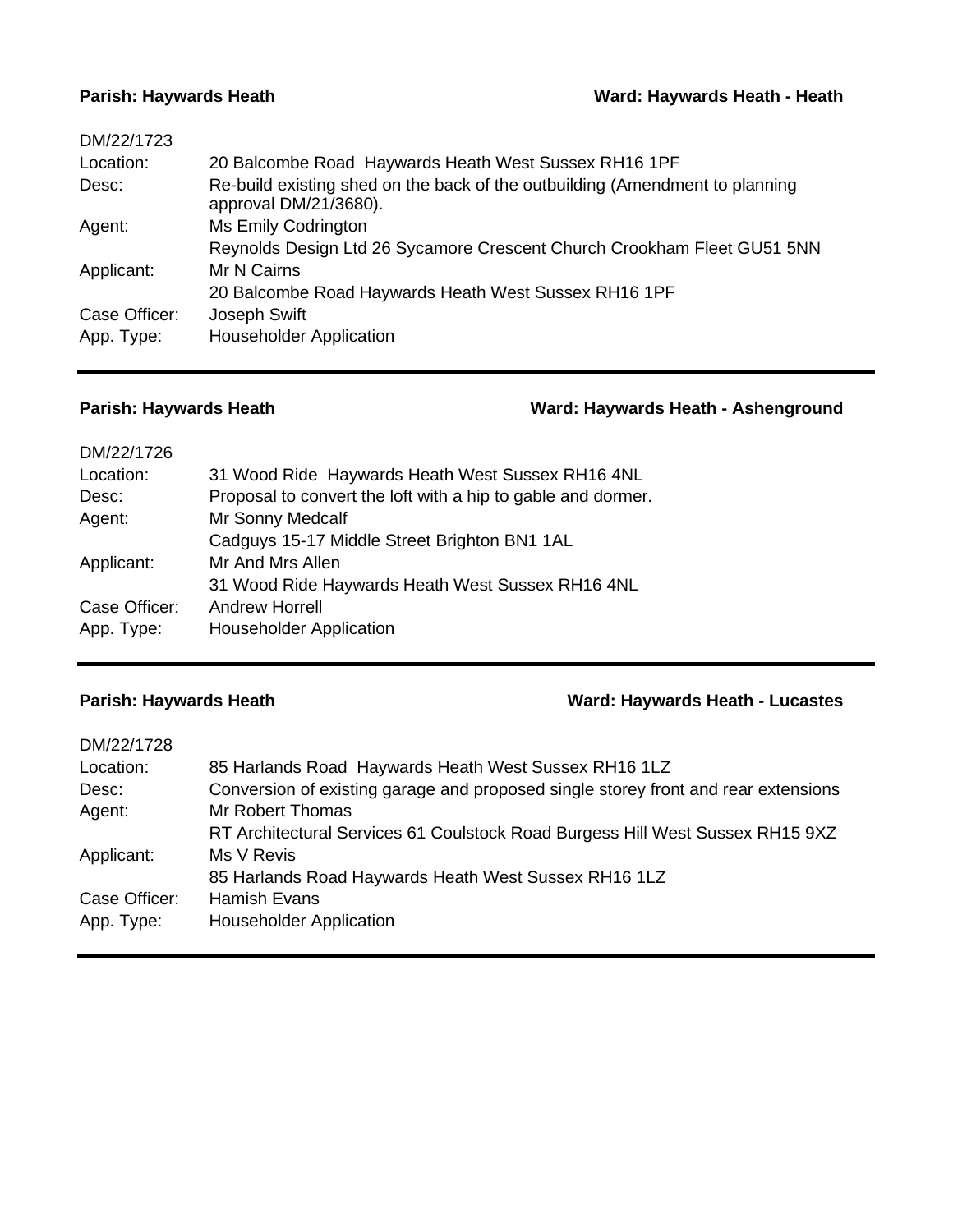### **Parish: Horsted Keynes Ward: High Weald**

| DM/22/1640    |                                                                                                               |
|---------------|---------------------------------------------------------------------------------------------------------------|
| Location:     | Horton Villa Station Road Horsted Keynes Haywards Heath                                                       |
| Desc:         | Removal of chimney and loft conversion, with 2 dormer windows to the front and 2<br>Velux windows to the rear |
| Agent:        | Mr Jack Townsend                                                                                              |
|               | Commercial Drawing Service Mount View Tattenham Crescent Epsom KT18 5NU                                       |
| Applicant:    | Mr Long                                                                                                       |
|               | Horton Villa Station Road Horsted Keynes Haywards Heath West Sussex RH17<br>7ED                               |
| Case Officer: | <b>Tersia Venter</b>                                                                                          |
| App. Type:    | <b>Householder Application</b>                                                                                |

## **Parish: Hurstpierpoint And Sayers Common Ward: Hurstpierpoint And Downs**

| DM/22/1075    |                                                                                                                                                                                                              |
|---------------|--------------------------------------------------------------------------------------------------------------------------------------------------------------------------------------------------------------|
| Location:     | Hillside Brighton Road Hurstpierpoint Hassocks                                                                                                                                                               |
| Desc:         | Proposed replacement of side patio doors with new sash window, new single storey<br>side extension and new single storey rear extension. (amended planning statement<br>09/05, amended proposed plans 31/05) |
| Agent:        | <b>Mr Stuart Beckett</b>                                                                                                                                                                                     |
|               | Beckett Architectural And Consultancy Services Ltd 53 Bramble Gardens Burgess<br>Hill RH15 8UQ                                                                                                               |
| Applicant:    | Mr And Mrs Marshall                                                                                                                                                                                          |
|               | Hillside Brighton Road Hurstpierpoint Hassocks West Sussex BN6 9TR                                                                                                                                           |
| Case Officer: | Andrew Horrell                                                                                                                                                                                               |
| App. Type:    | <b>Householder Application</b>                                                                                                                                                                               |
|               |                                                                                                                                                                                                              |

# **Parish: Hurstpierpoint And Sayers Common Ward: Hurstpierpoint And Downs**

| DM/22/1724    |                                                                                                                                                                                                                                                                                        |
|---------------|----------------------------------------------------------------------------------------------------------------------------------------------------------------------------------------------------------------------------------------------------------------------------------------|
| Location:     | 9 Marchants Road Hurstpierpoint Hassocks West Sussex                                                                                                                                                                                                                                   |
| Desc:         | Partial demolition of existing workshop to rear of detached garage. Construction of<br>a single-storey kitchen extension to the rear elevation. Construction of a single-<br>storey Porch/WC extension to the front and side elevations. Associated hard and<br>soft landscaping works |
| Agent:        | Mr. Rob Harrington                                                                                                                                                                                                                                                                     |
|               | Gould Baxter 2 Lucastes Mews Paddockhall Road Haywards Heath RH16 1HE                                                                                                                                                                                                                  |
| Applicant:    | Mrs. Hannah Smith                                                                                                                                                                                                                                                                      |
|               | 9 Marchants Road Hurstpierpoint Hassocks West Sussex BN6 9UP                                                                                                                                                                                                                           |
| Case Officer: | Deborah Lynn                                                                                                                                                                                                                                                                           |
| App. Type:    | <b>Householder Application</b>                                                                                                                                                                                                                                                         |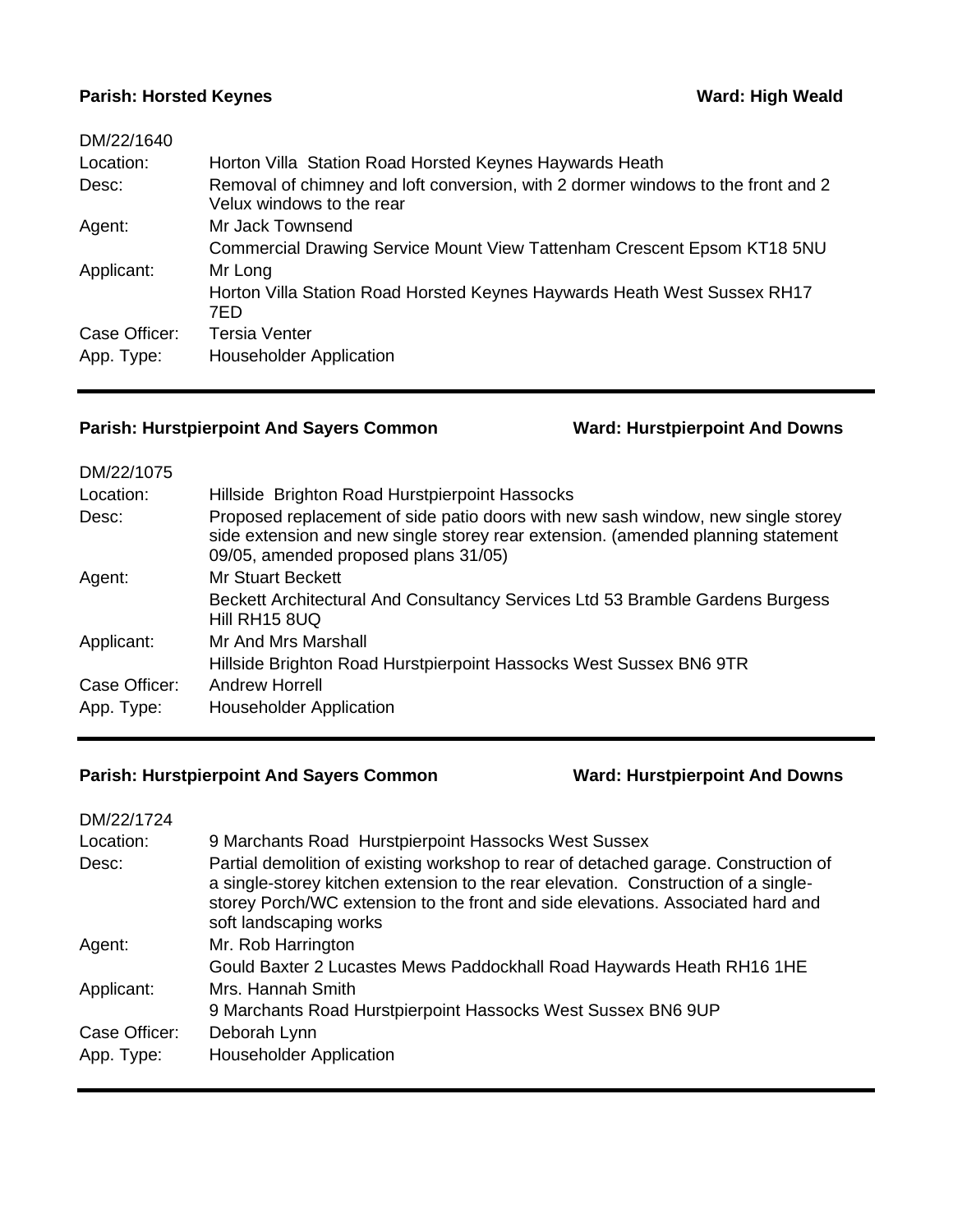### **Parish: Lindfield Ward: Lindfield**

| DM/22/1719    |                                                                                |
|---------------|--------------------------------------------------------------------------------|
| Location:     | 76 Meadow Lane Lindfield Haywards Heath West Sussex                            |
| Desc:         | Removal of existing garage and provision of single storey side/rear extension. |
| Agent:        | Mr G Middle                                                                    |
|               | LM Associates Unit 6 Clocktower House Lewes Road Lindfield RH16 2LH            |
| Applicant:    | Mr S Thornton                                                                  |
|               | 76 Meadow Lane Lindfield Haywards Heath West Sussex RH16 2RL                   |
| Case Officer: | Deborah Lynn                                                                   |
| App. Type:    | <b>Householder Application</b>                                                 |
|               |                                                                                |

## **Parish: Lindfield Ward: Lindfield**

| DM/22/1753    |                                                                                                                          |
|---------------|--------------------------------------------------------------------------------------------------------------------------|
| Location:     | 3 High Street Lindfield Haywards Heath West Sussex                                                                       |
| Desc:         | Re-pollard Eucalyptus Tree (T1) at the lowest of the previous pollard points, which<br>is 3-4 metres above ground level. |
| Agent:        | Mr James Wilson                                                                                                          |
|               | 17 West Point Newick BN8 4NU                                                                                             |
| Applicant:    | Mrs Janet Smith                                                                                                          |
|               | 3 High Street Lindfield Haywards Heath West Sussex RH16 2HG                                                              |
| Case Officer: | Stephen Ashdown                                                                                                          |
| App. Type:    | Trees in a Conservation Area                                                                                             |
|               |                                                                                                                          |

## **Parish: Lindfield Rural Ward: High Weald**

| DM/22/1718    |                                                                                                                                    |
|---------------|------------------------------------------------------------------------------------------------------------------------------------|
| Location:     | Mapledown Sandridge Lane Lindfield Haywards Heath                                                                                  |
| Desc:         | Demolition of side garden room. Construction of single storey side, rear extensions<br>with fenestration and internal alterations. |
| Agent:        | Mr Stephen Thorne                                                                                                                  |
|               | M And J Design Services Ltd 34 Eversfield Southwater RH13 9GF                                                                      |
| Applicant:    | Mr A Brown And Ms L Townsend                                                                                                       |
|               | Mapledown Sandridge Lane Lindfield Haywards Heath West Sussex RH16 1XY                                                             |
| Case Officer: | Deborah Lynn                                                                                                                       |
| App. Type:    | <b>Householder Application</b>                                                                                                     |
|               |                                                                                                                                    |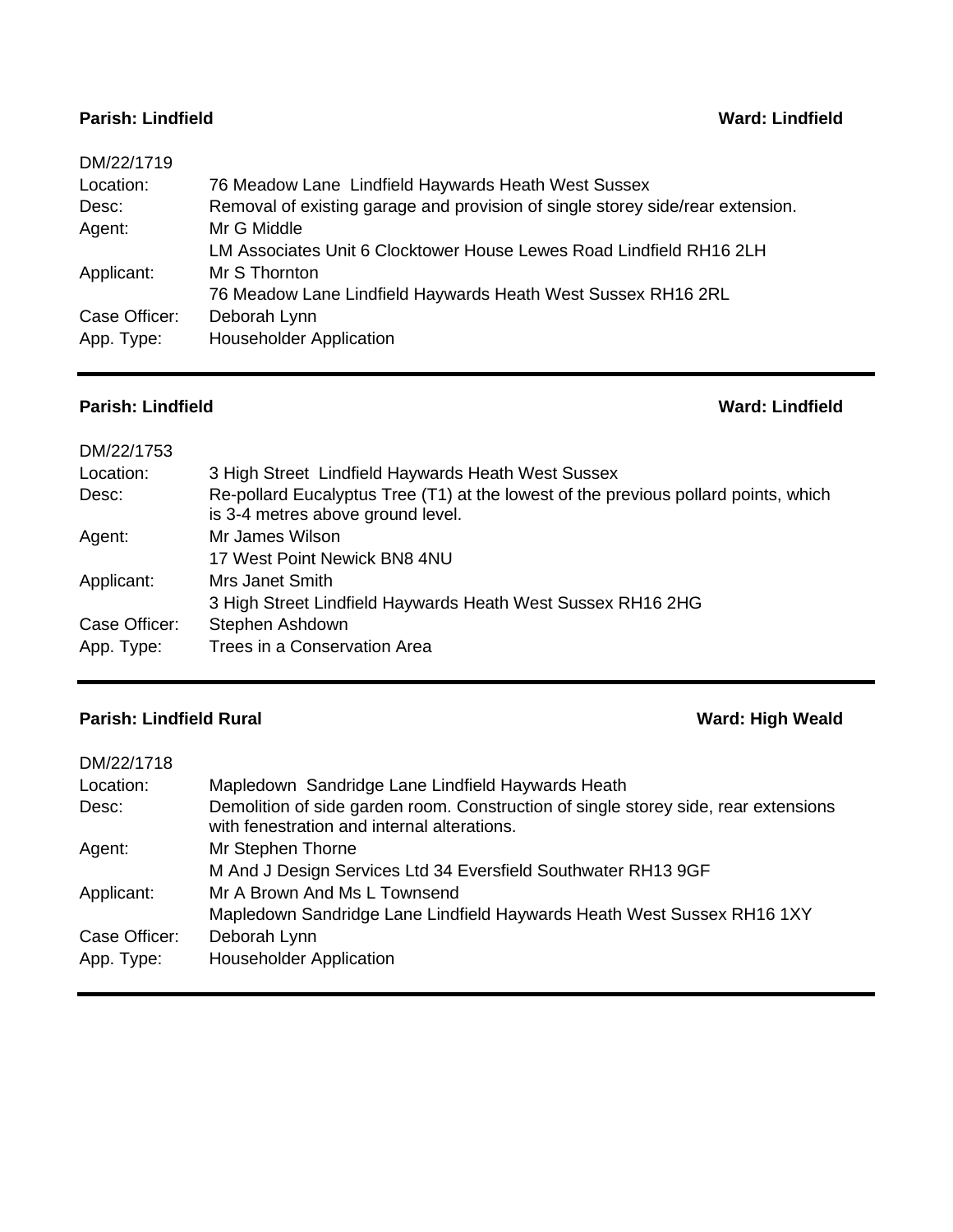## **Parish: Lindfield Rural Ward: High Weald Ward: High Weald**

| DM/22/1736    |                                                                                                              |
|---------------|--------------------------------------------------------------------------------------------------------------|
| Location:     | 5 Costells Edge Scaynes Hill Haywards Heath West Sussex                                                      |
| Desc:         | Retrospective planning for garage conversion and new front window. Proposed<br>single storey rear extension. |
| Agent:        | Mr Joseph O'Neill                                                                                            |
|               | Just Plans 46A Keymer Road Hassocks BN6 8AR                                                                  |
| Applicant:    | Mr Dave Grix                                                                                                 |
|               | 5 Costells Edge Scaynes Hill Haywards Heath West Sussex RH17 7PY                                             |
| Case Officer: | Jacob Lane                                                                                                   |
| App. Type:    | <b>Householder Application</b>                                                                               |

### **Parish: Lindfield Rural Ward: Lindfield**

| DM/22/1756    |                                                                                                                                                               |
|---------------|---------------------------------------------------------------------------------------------------------------------------------------------------------------|
| Location:     | Garlands Snowdrop Lane Lindfield Haywards Heath                                                                                                               |
| Desc:         | Variation of condition no. 2 of planning application DM/19/2258 - to replace garage<br>floor plans and elevations, to allow for floor space above the garage. |
| Agent:        | Mrs Debra Perry                                                                                                                                               |
|               | Benjamin Allen Construction Devonshire House High Street Handcross Rh16 7BJ                                                                                   |
| Applicant:    | Mr And Mrs Larkin                                                                                                                                             |
|               | Garlands Snowdrop Lane Lindfield Haywards Heath West Sussex RH16 2QE                                                                                          |
| Case Officer: | <b>Caroline Grist</b>                                                                                                                                         |
| App. Type:    | Removal/Variation of Condition                                                                                                                                |

## **Parish: Slaugham Parish: Slaugham Ward: Ardingly And Balcombe**

| 35 West Park Road Handcross Haywards Heath West Sussex                                             |
|----------------------------------------------------------------------------------------------------|
| Proposed single storey extension to the ground floor for a toilet and storage utility<br>facility. |
| Mr R Gill                                                                                          |
| Gill Architecture Ltd 168 Thornbury Road Isleworth Middlesex TW7 4QE                               |
| <b>Janice Harris</b>                                                                               |
| 35 West Park Road Handcross Haywards Heath West Sussex RH17 6DN                                    |
| Lesley Westphal                                                                                    |
| <b>Householder Application</b>                                                                     |
|                                                                                                    |